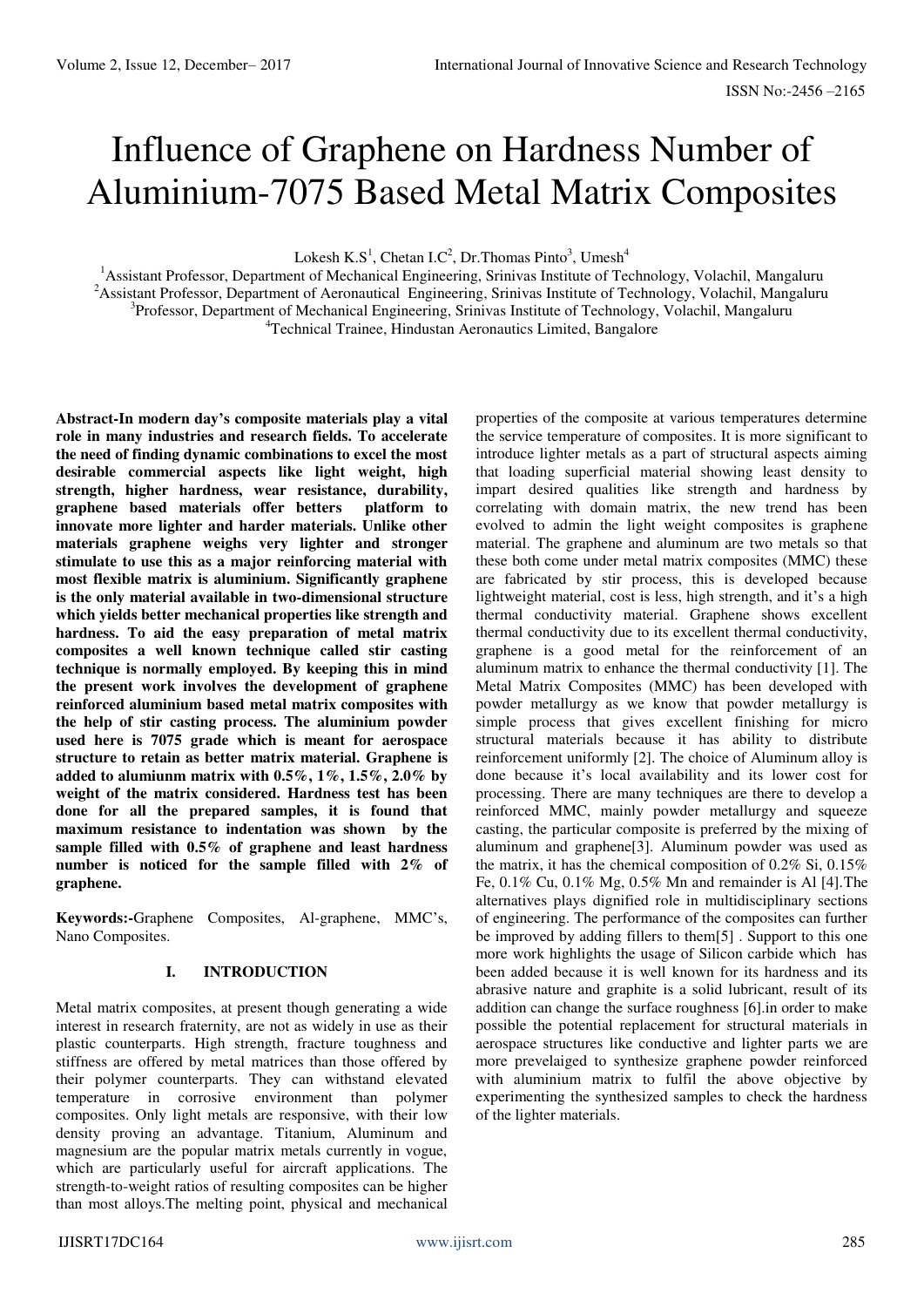### **II. MATERIALS & METHODOLOGY**

Following are the different kinds of devices which are successfully utilized to prepare graphene reinforced metal matrix composites. Description of each device is explained bellow.

#### *A. Chemicals Used*

#### *a). Exo-Chloro Ethane*

It is in tablet form. The exachloroethene is shown in fig.1 is used to degas the material.



Fig.1 Exo-Chloroethane

#### *b). Coverall*

It is in powder form which is shown in fig.2 which is used to remove the impurities and slag and also to increase oxidation resistance. Coverall is significantly used to increase the wettability



Fig.2 Die Arrangement

#### *c). Magnesium Chips*

It is in crystal form which is normally used to increase the wet ability. If magnesium content increases more than 0.5% porosity will form, magnesium chips is as shown in fig.3



Fig.3 Magnesium chips

### *B. Components Used*

a). Die

The die used (as shown in fig.4) for the stir casting process is hallow cylinder. Where the diameter of the die is 25mm and the length is 150mm



Fig.4 Die

#### *b). Crucible*

The thickness of the crucible (shown in fig.5) used in the stir casting process is 15mm



Fig.5 Crucible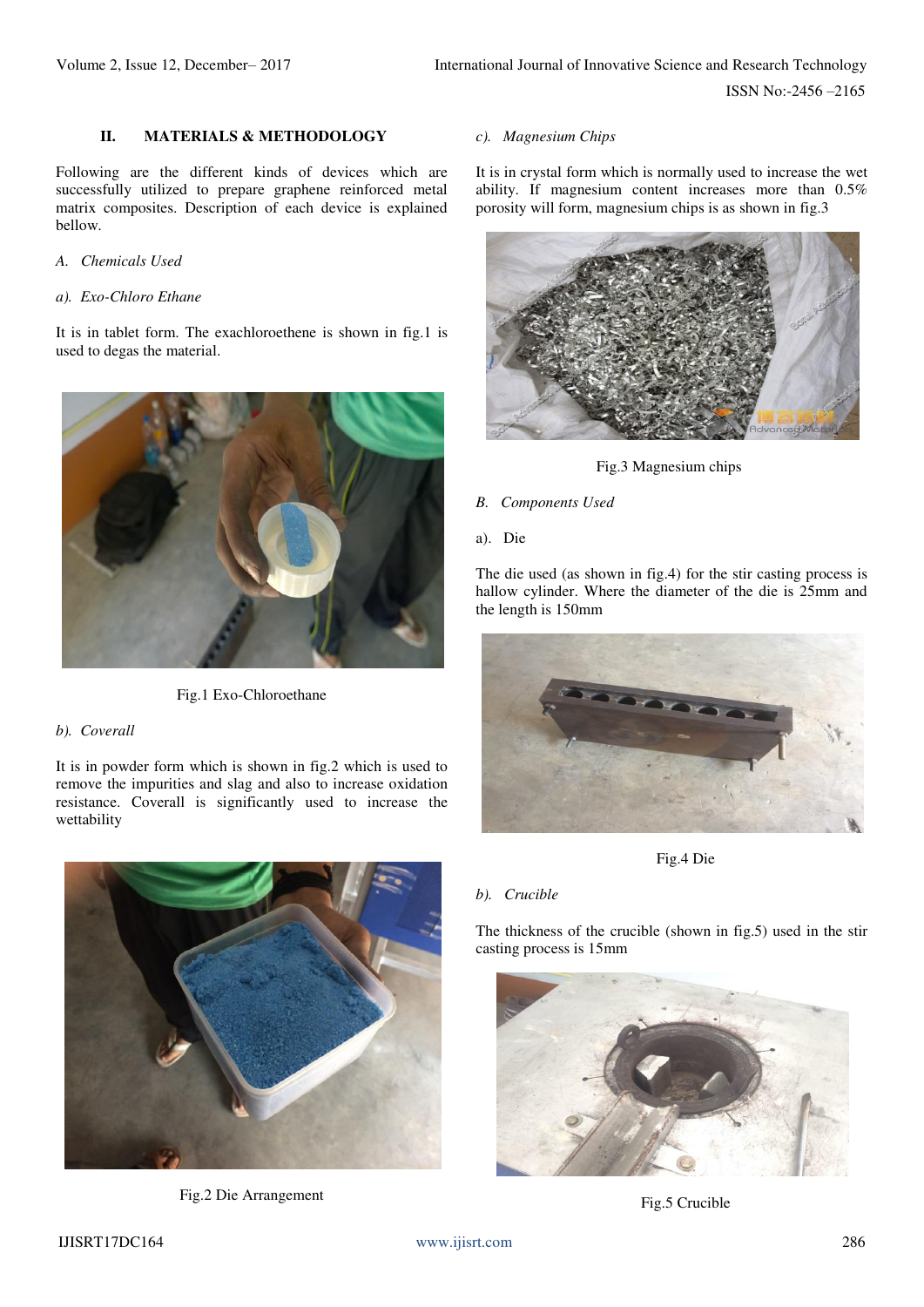#### c). *Furnace*

The material used for the furnace (as shown in fig.6) is silicon carbide



Fig.6 Furnace

#### *d). Pre-Heater*

The pre-heater (fig.7), the pre-heating temperature of the mould is 400-500 deg Celsius. The material used for the mould is OHNS



Fig.7 Pre-Heater

#### *C. Specimen Preparation*

Aluminium reinforced MMC is prepared by stir cast process. In this study, Al-7075 is used as metal matrix composite with different % ofgraphene. The quantity of Al 7075 is 5291 grams and graphene particles required to produce composites are  $0\%$ ,  $0.5\%$ ,  $1\%$ ,  $1.5\%$  and  $2\%$  by weight the composition of aluminium and graphene with specimen numbering is neatly recorded in the table.1 & sample preparation is as shown in fig.8. The process for fabrication of MMC remains same even though composition of MMC changes. First the metal matrix composite and graphene are weighed based on our requirement. Graphene is preheated up to  $200^{\circ}$ C for every sample. Then 1000 grams of aluminium 7075 is weighed for every sample and kept in the crucible until it melts. Later the chemicals like exachloro ethane, Cover all, Magnesium chips are added to the composition because to degas the material and increase wettability. After adding all chemicals, graphene is added to the aluminium and stirring the composition which allows the proper distribution of particles. After the mixture of aluminum and graphene is poured to die which is in liquid state and waited for 1hr to cool and then sample is removed from the die and specimen is obtained. Elongation at different intervals are recorded and tabulated.

Flectrica motor MgO reinforcement hopper Stirrer screw  $\mathcal{C}$ Liquid metal C Temp  $(A)$  $\Omega$  $\circ$ control  $\overline{c}$ unit  $\circ$ Crucible Cupola



Fig.8 Specimen Preparation

| <b>SPECIME</b><br>N <sub>N</sub> O | <b>GRAPHEN</b><br>$E(\%)$<br>By weight | <b>GRAPHEN</b><br>$E$ (grams) | <b>ALUMINIU</b><br>M (grams) |
|------------------------------------|----------------------------------------|-------------------------------|------------------------------|
| 01                                 | 0                                      | $\theta$                      | 1023                         |
| 02                                 | 0.5                                    | 5.5                           | 1074                         |
| 03                                 | 1                                      | 10.6                          | 1059                         |
| 04                                 | 1.5                                    | 15.6                          | 1041                         |
| 05                                 | $\mathfrak{D}$                         | 22                            | 1094                         |

|  |  |  | Table.1 Composition of Aluminum and Graphene |
|--|--|--|----------------------------------------------|
|--|--|--|----------------------------------------------|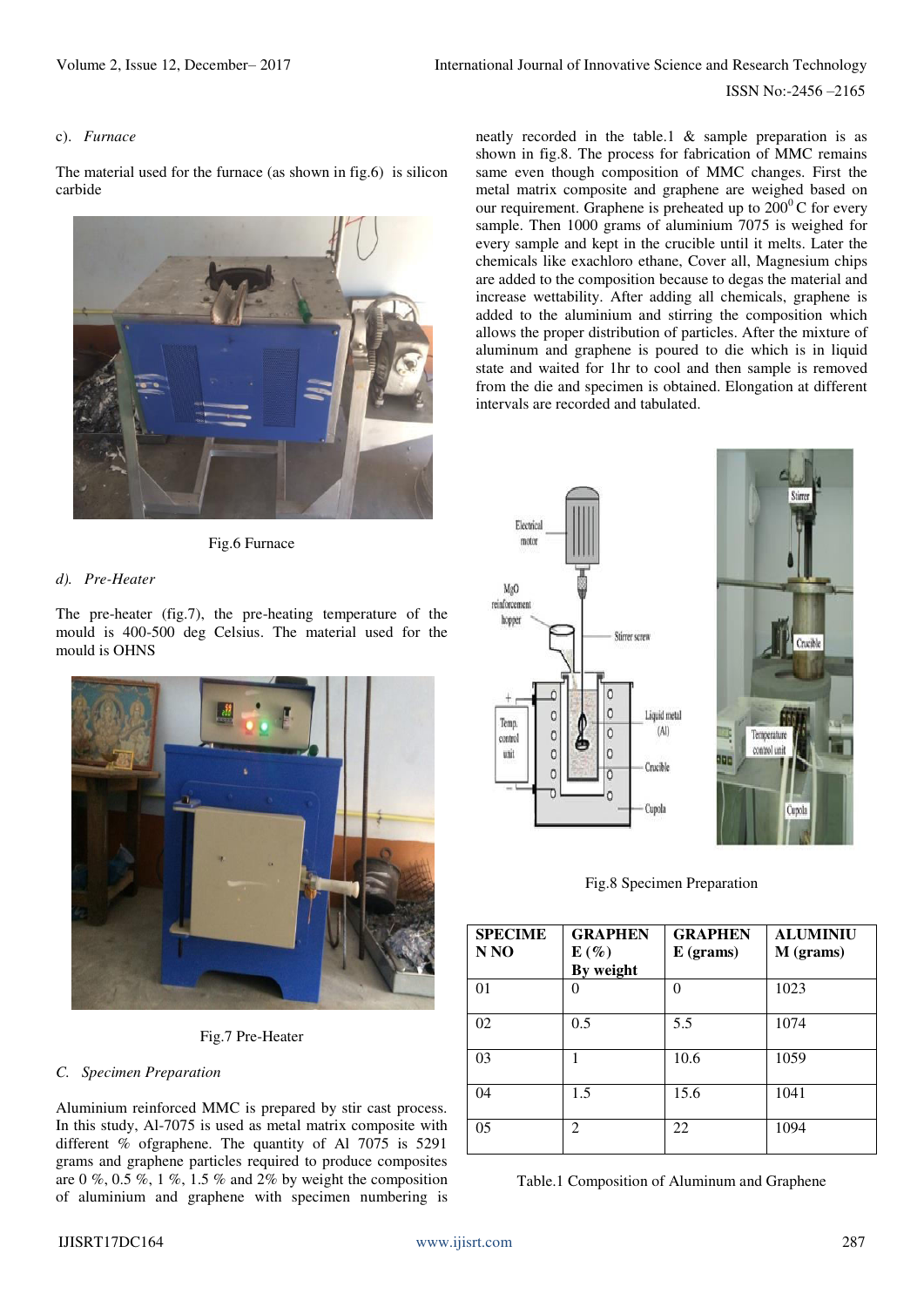## **III. EXPERIMENTATION & RESULTS**

### *A. Hardness Test*



Fig.9 Rockwell Hardness Tester

Rockwell hardness testing is a general method for measuring the bulk hardness of metallic and polymer materials. Although hardness testing does not give a direct measurement of any performance properties, hardness of a material correlates directly with its strength, wear resistance, and other properties. Hardness testing is widely used for material evaluation because of its simplicity and low cost relative to direct measurement of many properties. Specifically, conversion charts from Rockwell hardness to tensile strength are available for some structural alloys, including steel and aluminum.Rockwell hardness testing which is as shown in fig.9 is an indentation testing method. The indenter is either a conical diamond (brale) or a hard steel ball. Different indenter ball diameters from 1/16 to 1/2 in. are used depending on the test scale. To start the test, the indenter is "set" into the sample at a prescribed minor load. A major load is then applied and held for a set time period. The force on the indenter is then decreased back to the minor load. The Rockwell hardness number is calculated from the depth of permanent deformation of the indenter into the sample, i.e. the difference in indenter position before and after application of the major load. The minor and major loads can be applied using dead weights or springs. The indenter position is measured using an analog dial indicator or an electronic device with digital readout.

| Speci<br>men<br>No. | Aluminium<br>(grams) | Graphene<br>(grams) | <b>Trail</b> | Load<br>(Kg) | <b>RHN</b> |
|---------------------|----------------------|---------------------|--------------|--------------|------------|
|                     | 1023                 | 0                   | 01           | 100          | 70         |
| 1                   | 1023                 | 0                   | 02           | 100          | 70         |
|                     | 1023                 | 0                   | 03           | 100          | 71         |
|                     |                      |                     | Avg          |              | 71         |
|                     | 1074                 | 5.5                 | 01           | 100          | 74         |
| 2                   | 1074                 | 5.5                 | 02           | 100          | 73         |
|                     | 1074                 | 5.5                 | 03           | 100          | 78         |
|                     |                      |                     | Avg          |              | 75         |
|                     | 1059                 | 10.6                | 01           | 100          | 73         |
| 3                   | 1059                 | 10.6                | 02           | 100          | 71         |
|                     | 1059                 | 10.6                | 03           | 100          | 74         |
|                     |                      |                     | Avg          |              | 73         |
|                     | 1041                 | 15.1                | 01           | 100          | 69         |
| 4                   | 1041                 | 15.1                | 02           | 100          | 70         |
|                     | 1041                 | 15.1                | 03           | 100          | 71         |
|                     |                      |                     | Avg          |              | 70         |
|                     | 1094                 | 22                  | 01           | 100          | 70         |
| 5                   | 1094                 | 22                  | 02           | 100          | 73         |
|                     | 1094                 | 22                  | 03           | 100          | 76         |
|                     |                      |                     | Avg          |              | 73         |

#### Table.2 Hardness Test Results

Table.2 shows the hardness test results for the samples filled with graphene in the range of 0.5%,1%,1.5%,2%. Results are tabulated when the samples prepared are tested by using Rockwell hardness testing machine to find the response of samples against indentation. It is noted that average values for each tested samples are documented. Higher value of hardness number is found clearly for the samples filled with 0.5% of graphene and least value of RHN is observed for the samples filled with 2% graphene.

#### **IV. CONCLUSION**

Development of graphene reinforced with aluminium based metal matrix composites has been successfully done by employing stir casting technique keeping the proportion of loading of graphene with 0.5%,1%,1.5%,2% by weight of the matrix considered. Rock well hardness number is found by testing all the prepared samples. It is concluded that maximum resistance to indentation is displayed by the sample filled with 0.5% of graphene due to uniform dispersion of graphene particles in aluminium matrix. Graphene particles improves hardenabilty of soft matrix bearing more load and records 78RHN as compared to the parental composition, it is also noticed that minimum hardness number is found by the sample filled with 2% of graphene due to over loading of graphene particles as they are finding difficulty in replacing the parental atoms upon cooling and highlights the saturation